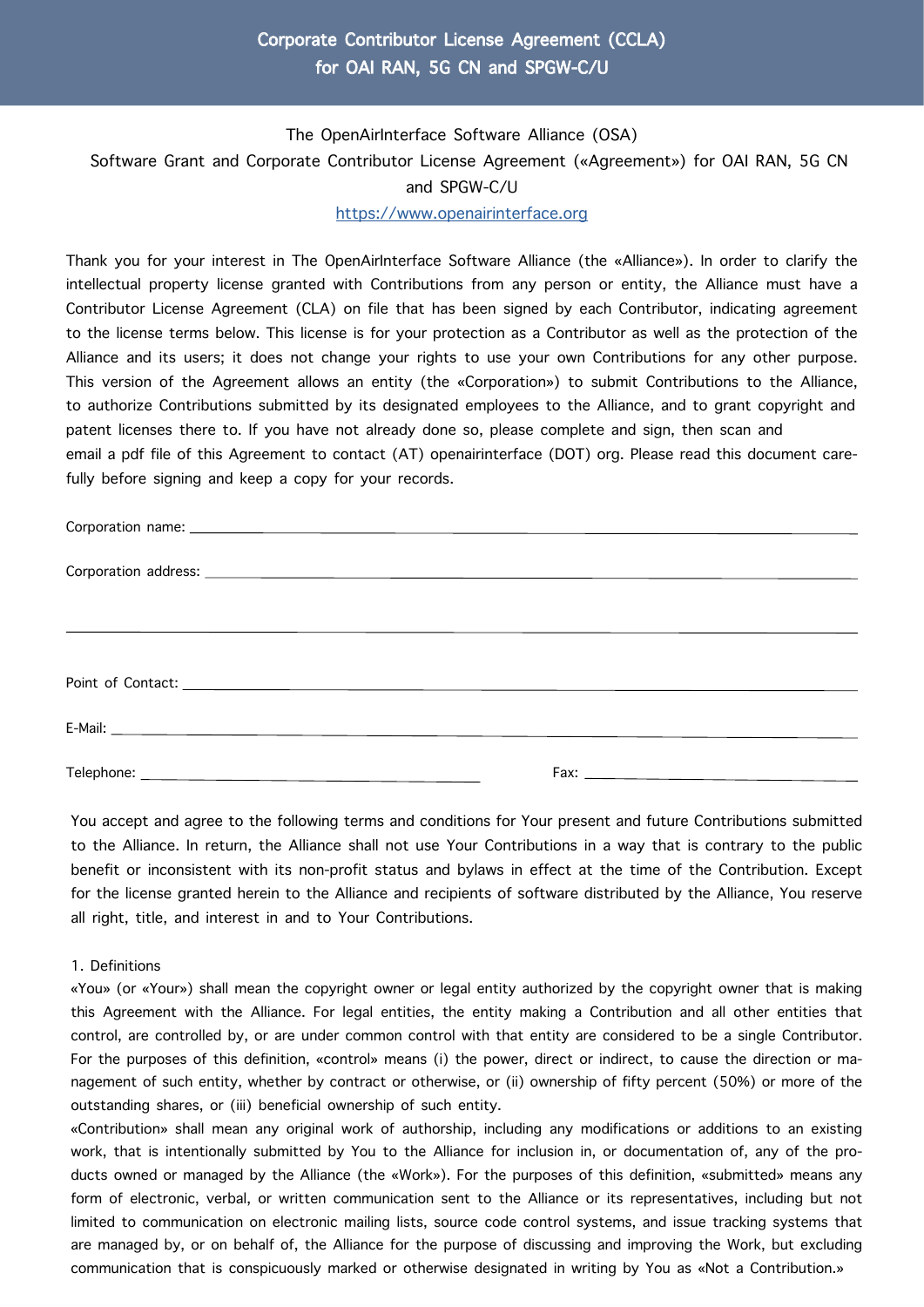#### 2. Grant of Copyright License

Subject to the terms and conditions of this Agreement, You hereby grant to the Alliance and to recipients of software distributed by the Alliance a perpetual, worldwide, non-exclusive, no-charge, royalty-free, irrevocable copyright license to reproduce, prepare derivative works of, publicly display, publicly perform, and distribute Your Contributions and such derivative works.

#### 3. Grant of Patent License

3.1 For study, testing and research purposes only and subject to the terms and conditions of this Agreement, You hereby grant to the Alliance and to recipients of software distributed by the Alliance a perpetual, worldwide, non-exclusive, no-charge, royalty-free, irrevocable (except as stated in this section) license to make, have made, use, and transfer (excluding selling ) of the Work, where such license applies only to those patent claims licensable by You that are necessarily infringed by Your Contribution(s) alone or by combination of Your Contribution(s) with the Work («Essential Patents») to which such Contribution(s) were submitted. If any entity institutes patent litigation against You or any other entity (including a cross-claim or counterclaim in a lawsuit) alleging that Your Contribution, or the Work to which you have contributed, constitutes direct or contributory patent infringement solely due to study, testing and research of the Work, then any patent licenses granted to that entity under this Agreement for that Contribution or Work shall terminate as of the date such litigation is filed.

3.2 For purposes other than study, testing and research under clause 3.1, and subject to the terms and conditions of this Agreement, You are prepared to grant a license of Your Essential Patents on fair, reasonable and non-discriminatory («FRAND») terms and conditions to any user of Your Contribution or a portion thereof for use of that Contribution or portion thereof in the Work.

3.3 You shall use reasonable endeavours to inform the OpenAirInterface Software Alliance of Essential Patents related to Your Contribution(s) alone or by combination of Your Contribution(s) with the Work in a timely fashion. In particular, by submitting a Contribution, You shall, on a bona fide basis, draw the attention of the OpenAirInterface Software Alliance to any of Your patent(s) related to Your Contribution(s) alone or by combination of Your Contribution(s) with the Work which might be Essential Patents if that Contribution is accepted.

3.4 The obligations pursuant to section 3.3 above do however not imply any obligation on You to conduct patent searches.

4. You agree that the licenses granted under sections 2 and 3.1 of this Agreement may be sublicensed by a licensee of the OAI Public License provided that the sublicense is subject to and inclusive of all the terms of and rights under the OAI Public License to which the Work is or was distributed by the Alliance.

5. You represent that You are legally entitled to grant the above license. You represent further that each employee of the Corporation designated on Schedule A below (or in a subsequent written modification to that Schedule) is authorized to submit Contributions on behalf of the Corporation.

6. You represent that each of Your Contributions is Your original creation (see section 8 for submissions on behalf of others).